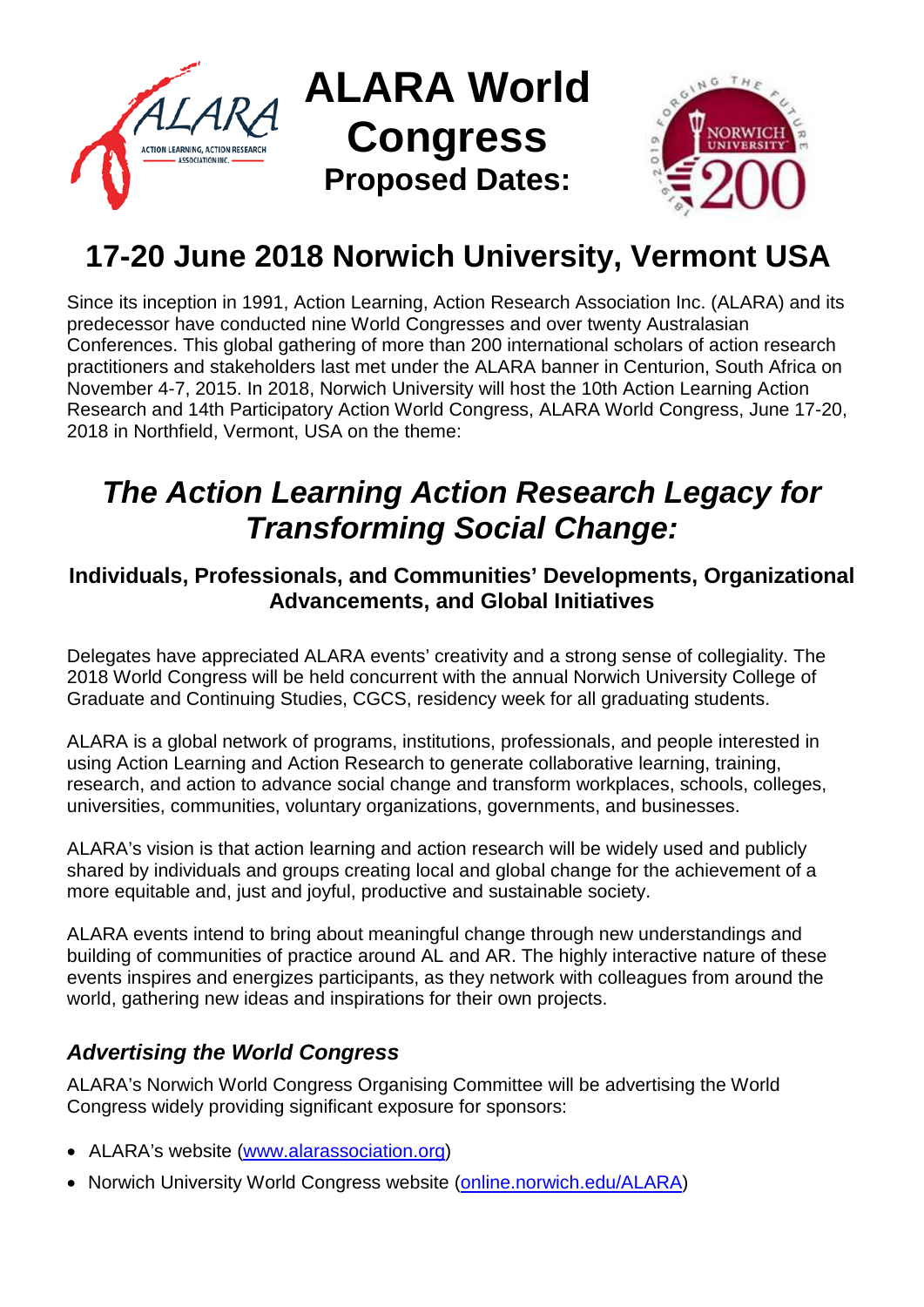- Emails to its members around the globe, inviting them to advise their colleagues
- Emails to several professional organizations and their members and several universities and secondary school networks (also around the globe, reaching several thousand people)
- Emails to other email lists
- On web-based conference advertising sites that advise people around the world of the event
- Through the assistance and distribution channels of our sponsors and supporting organizations

#### *The World Congress*

It is appropriate that the 2018 World Congress be hosted by and at Norwich University. Norwich is a university founded upon the principles of experiential learning—hands-on learning. As Norwich University prepares to celebrate its 200th anniversary in 2019, the ALARA World Congress will help celebrate the Year of Legacy. Norwich University's ALARA chapter will celebrate its first anniversary during the World Congress.

The Congress will commence on Sunday 17 June with a welcoming event. The following three days will include a range of presentations from Action Learning / Action Research practitioners from around the world. Around two hundred delegates will attend the Monday and Wednesday sessions, with another several hundred attending on the Tuesday in association with Norwich's annual residency week.

A call for potential abstracts of papers, workshops, poster presentations, and participatory action research projects has been announced. This is open to all faculty, staff, practitioners, alumnae, and current students, regardless of age as well as to the general public. The Organizing Committee will make final selections not later than March 15, 2018.

The World Congress will include concurrent sessions during the three-day event with the majority of events taking place on the campus of Norwich University. A full listing of events will be available on the ALARA website: [\(www.alarassociation.org\), as](http://www.alarassociation.org),as/) well as the Norwich University website: (online.norwich.edu/ALARA).

#### *Sponsorship and Advertising*

#### *Sponsorship Opportunities Advertising Opportunities*

- Principal World Congress Sponsor Session Supporter
	- Major World Congress Sponsor Poster / Signage Advertising
		- World Congress Sponsor Paper Advertising
			- Stream Sponsor

- 
- -

(Please see over page for more detailed descriptions of these opportunities)

#### **ALARA World Congress Sponsorship and Advertising Opportunities**

#### **1. Principal World Congress Sponsor**

As the title indicates, all communication about the Congress will recognize that the Sponsor is the Principal Sponsor. In this capacity, the Principal Sponsor will receive the following.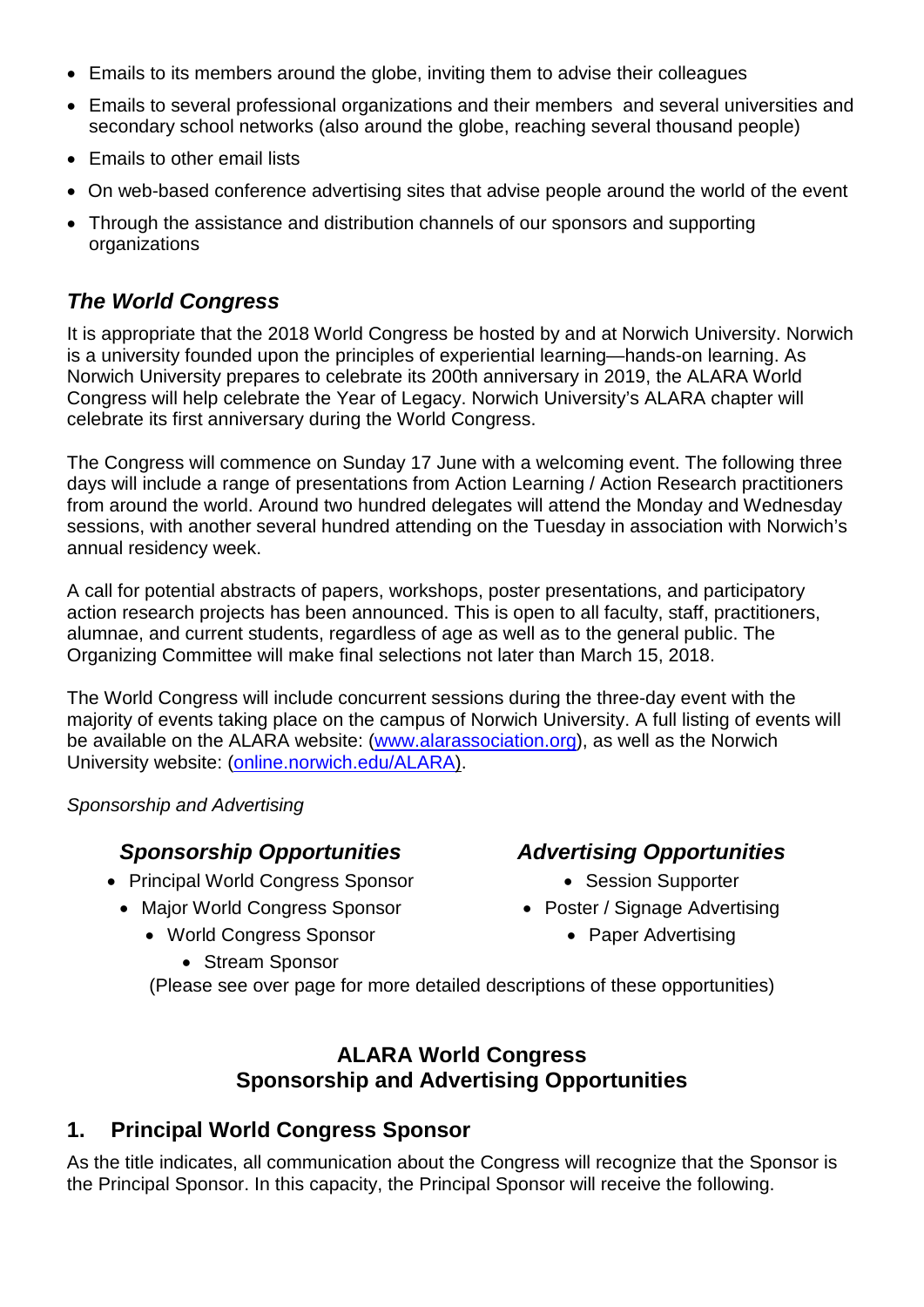- Principal Sponsor's name and logo included in all advertising material
- Listed as Principal Sponsor of Congress on ALARA and Norwich websites and on Congress Schedule given to delegates and available on ALARA website
- Acknowledged throughout Congress and in official material published about the Congress
- Sponsor-supplied inclusion for delegates (advertising material, giveaway)
- Two Representatives of Sponsor registered to attend Congress at no additional cost

Please contact ALARA to discuss the investment in the option of Principal Sponsor.

## **2. Major World Congress Sponsor**

The Major Sponsor will receive the following.

- Name listed as Major Sponsor of Congress with logo on advertising material
- Listed as Major Sponsor of Congress on ALARA and Norwich websites and on Congress Schedule given to delegates and available on ALARA website
- Acknowledged throughout Congress and in official material published about the Congress
- Sponsor-supplied inclusion for delegates (advertising material, giveaway)
- One Representative of Sponsor registered to attend Congress at no additional cost

Please contact ALARA to discuss the investment in the option of Principal Sponsor.

#### **3. World Congress Sponsor**

A Congress Sponsor will receive the following.

- Name listed as Sponsor of Congress with small version of logo on advertising material
- Listed as Sponsor of Congress on ALARA and Norwich websites and on Congress Schedule given to delegates and available on ALARA website
- Acknowledged during Congress and in official material published about the Congress

The investment for World Congress Sponsor is \$4,000.

#### **4. Stream Sponsor**

A brief description of five-focused streams:

- *AL/AR Experiences of Individuals*: Transforming social change of individuals
- *AL/AR Experiences of Professionals***:** Transformational change of stakeholders, practitioners, citizens, and the wider ecology
- *Communities' Developments*: Legacy of social and community development for transformational change
- *Organizational Advancements***:** Systemic legacy for transforming social change
- *Global Initiatives*: Building on our global legacy to transform our world that supports knowledge democracy, democratic governance, conserving the environment and resources of nations and the world, the stakeholders, the citizenry, social and political institutions, and the wider ecology

A Stream Sponsor will receive the following.

- Stream named with reference to Sponsor
- Sign (or if Sponsor supplies, their sign) displayed outside room(s) for Stream
- Stream name on Congress Schedule given to delegates and available on ALARA website
- Stream name with Sponsor's name included in summarized schedule when provided during promotion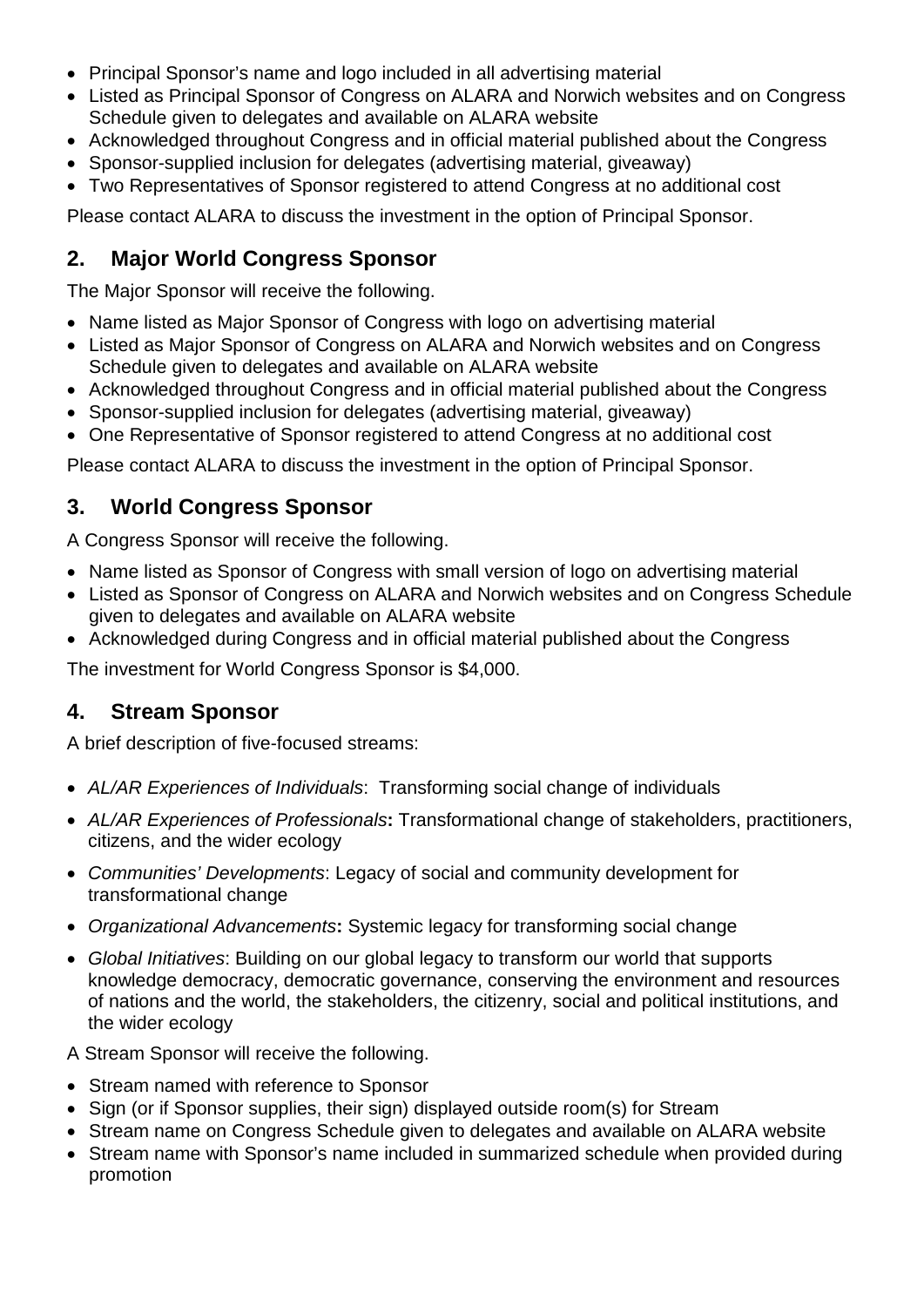• Stream listed, with Sponsor's name, when event described in promotional material

The investment for Stream Sponsor is \$2,000.

#### **5. Session Supporter**

- Session (such as the Welcome Cocktails, the Pamela Kruse Lecture or Congress Dinner) named with reference to Supporter
- Sign (or if Supporter supplies, their sign) displayed during session
- Name on Congress Schedule given to delegates and available on ALARA website
- Session name with Supporter identity included in summarized schedule when provided during promotion

) )  $\lambda$ 

) )  $\lambda$ 

The investment for Session Supporter is \$600.

#### 6. **Poster / Signage Advertising**

• Display of poster / sign throughout **Congress** 

#### **7. Paper Advertising**

• Single leaflet amongst material for delegates

Advertising costs depend on the size of the page, color or black and white, and whether the Advertiser supplies the material. ALARA also welcomes other forms of advertising, such as CDs, memory sticks, and giveaways. Please contact ALARA to discuss these options [\(admin@alarassociation.org\)](mailto:admin@alarassociation.org).

#### 8. **Keynote Speakers**

About five world-renowned scholars and esteem fellows of the action research/participatory action research community will serve as the ALARA 2018 World Congress Keynote Speakers, coupled with another influential AR/PAR scholar who will serve as moderator for a Collaborative Panel Discussion. These prominent Keynote Speakers, which include an African Ambassador to the United States, co-author of an editorial AR/PAR Guidebook, professor/scholar of sociolinguistics and education and policymaker for UNICEF, UNESCO, as well as distinguished professors, authors, and action research practitioners from Australia, UK, and US will speak to the specific stream/track to the entire World Congress attendees at different scheduled time/day during the WC.

More information about the conference tracks can be found via the [event website.](https://online.norwich.edu/alara) In addition to inclusion in the World Congress event, selected proposals may be featured in the organization's publications – the World Congress Proceedings or the ALAR Journal.

#### **For more information contact the organizing committee:**

**Colin Bradly at Colin Bradley [president@alarassociation.org](mailto:president@alarassociation.org)**

**Dr. Emmanuel Tetteh [vp-intl@alarassociation.org](mailto:vp-intl@alarassociation.org)** **Dr. Rosemarie Pelletier rpellet2@norwich.edu**

**Marcia Beaulieu marcia.beaulieu@gmail.com**